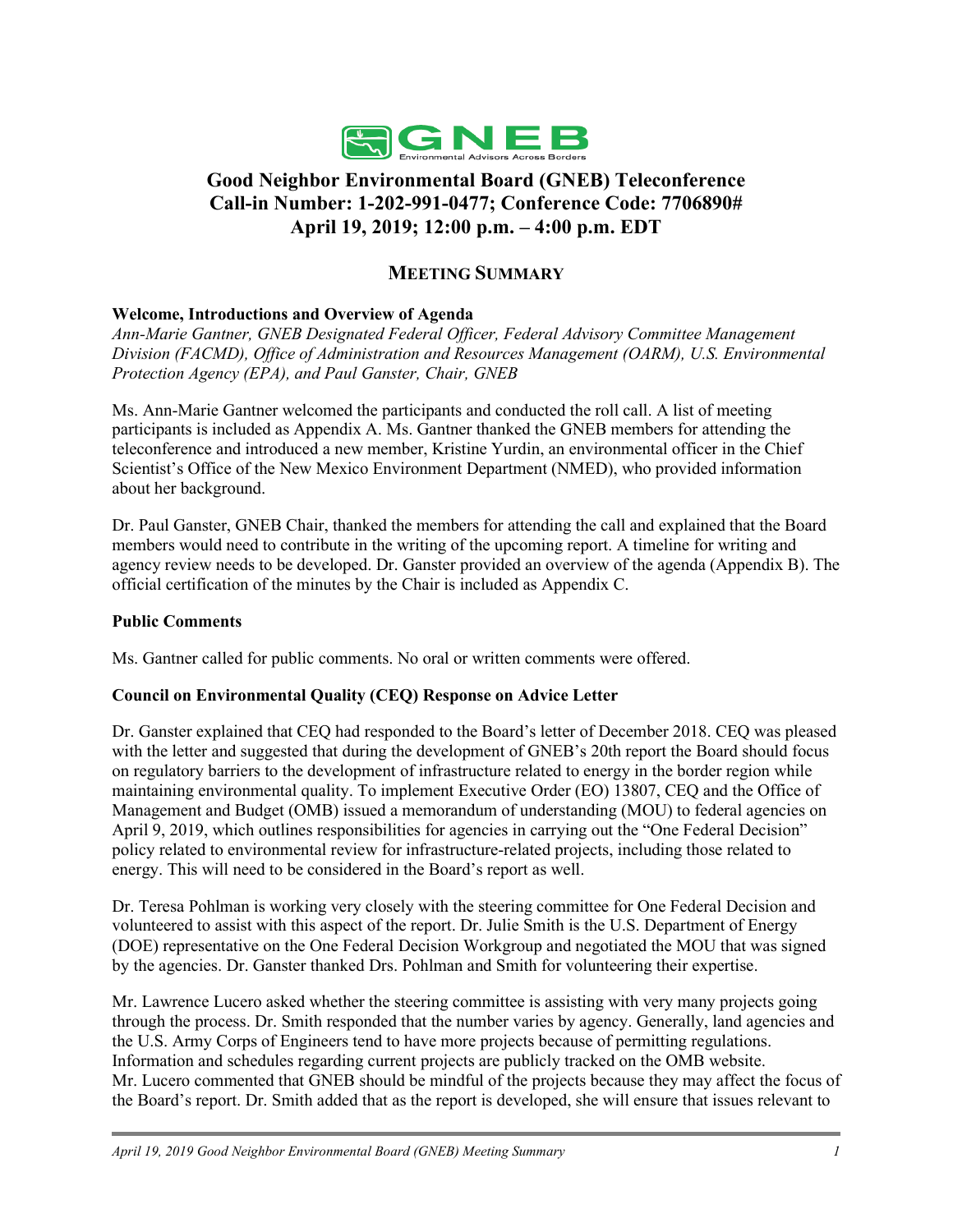the policy are discussed properly. She also suggested adding the MOU and EO to the report as appendices.

# **Discussion of 19th Report**

Dr. Ganster explained that the members had received an outline of the draft report, which is based on the contents of the Board's December 2018 letter to CEQ. He reminded the members that appropriate graphs, charts and illustrations would need to be included in the report. He expects that the report will be approximately 60 to 80 pages plus appendices. Dr. Ganster asked the Board members for overarching comments about the outline.

Dr. Kimberly Collins thought that the outline is comprehensive. Dr. Margaret Wilder agreed and noted that the outline emphasizes infrastructure, which is appropriate for the topic of energy, and suggested adding information about uneven access to energy at the community or household levels. Section 5.1.6 could focus on the poverty-energy issue. Dr. Ganster agreed that the initial section on the socioeconomic and environmental context of the border should discuss energy use and demand. Dr. Wilder agreed that it should be discussed in a general manner in the initial section but could be discussed in a more specific, data-driven manner later in the report. She noticed that the topics of green infrastructure and indigenous issues were not included in the outline.

In terms of indigenous issues, Dr. Ganster noted that border tribes have challenges related to access, production and transmission. Ms. Kathryn Becker noted that Tohono O'oodham Nation has energyrelated issues; Mr. Rob Roy agreed and added that adverse effects from infrastructure and cultural issues (e.g., archaeological) could be highlighted as well. Dr. Smith explained that the DOE recently worked with the Tohono O'oodham Nation on a Presidential Permit for a cross-border energy project and could provide information related to archaeological and cultural resources and important tribal practices that could be affected by border energy infrastructure. Mr. Roy will work with Mr. Cornelius Antone, who was not present on the teleconference, on a section about indigenous energy issues in the border region. Mr. Lucero's company has projects on the Tohono O'oodham Nation and is working closely with the tribe's leadership. He has some knowledge of the tribal energy utility and volunteered to assist with this section. Mr. Soll Sussman noted that the Texas Energy Poverty Research Institute could serve as an additional resource for information on this topic.

In response to a question from Dr. Ganster, Dr. Wilder indicated that she had not considered in which section the green infrastructure issue should be included. The Board could return to some of the green infrastructure topics that relate to energy and sustainability that were discussed in its most recent report. GNEB should encourage the government to build green infrastructure whenever possible. Dr. Smith reiterated her comments from the December 2018 teleconference that not everyone appreciates green infrastructure, and the Board needs to be cognizant of this. Dr. Wilder agreed and suggested that community consultation during the infrastructure development process should be discussed in the report. Mr. Lucero added that a strong section on the status of energy efficiency also should be included, especially in respect to improving standards of energy efficiency along the border. He noted that the Board also must recognize that every state and jurisdiction has its own notification process for siting infrastructure, which includes fairly robust stakeholder processes to inform the community of infrastructure expansions. GNEB may want to recognize the existing regulatory structures that must be considered in infrastructure investment. Dr. Wilder agreed and wondered whether a focus should be on the built environment, which influences energy siting and use. Mr. Lucero agreed that this is an important aspect of the discussion.

Mr. Bryan Early thought that it would make sense to include a discussion of energy demand trends in border states. The report also could include a discussion about demand on the Mexican side of the border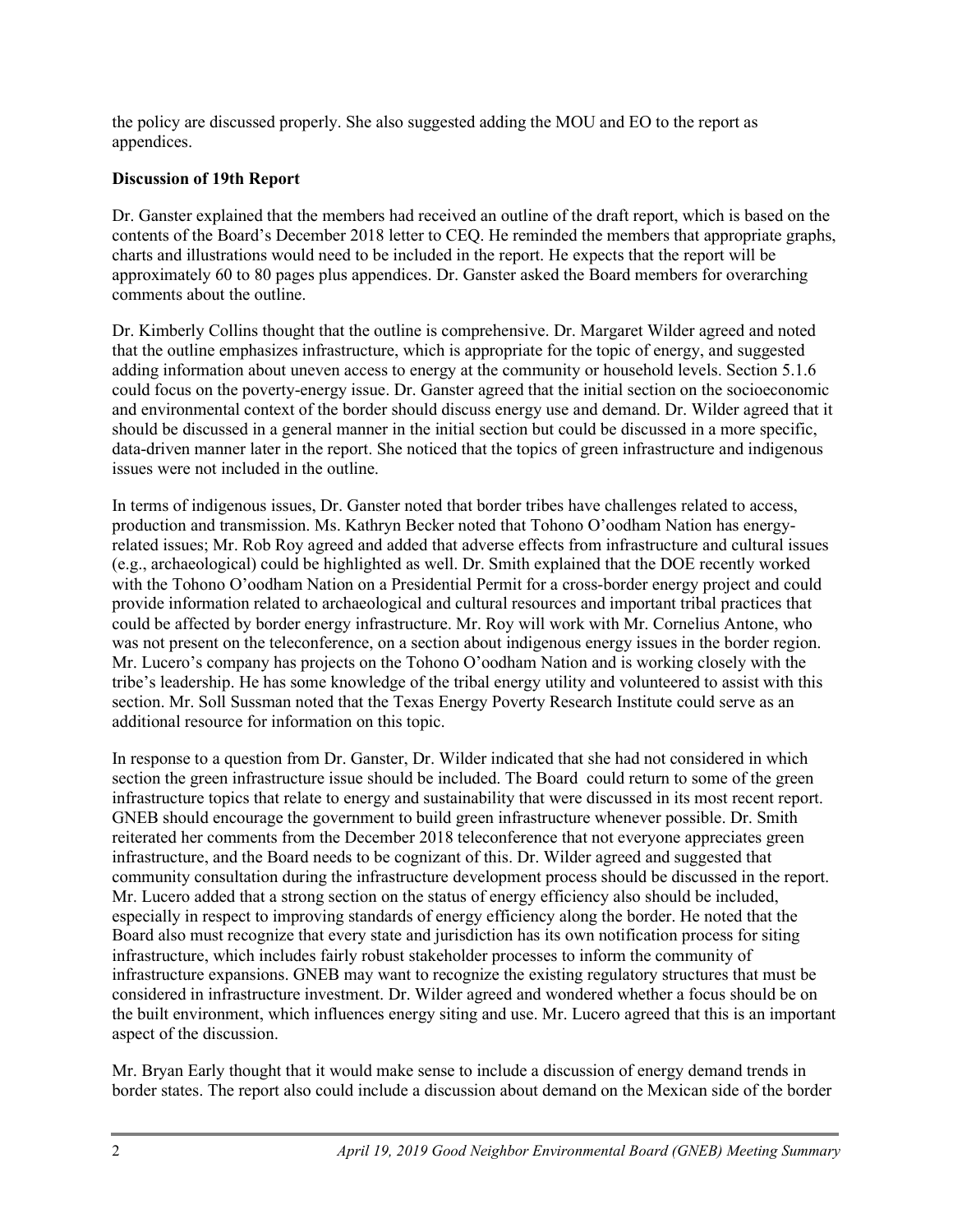and different strategies that states have implemented to increase energy efficiency. Several topics related to energy efficiency could be discussed in this area. Mr. Early volunteered to develop text addressing energy efficiency, and Dr. Sweedler offered his assistance. Dr. Ganster noted the need to include representatives from Arizona, New Mexico and Texas in developing this section. Access to DOE data will be critical. Dr. Smith noted that the U.S. Energy Information Administration is the foremost source of publicly available data. Utility data will need to be acquired directly from utilities because they are not required to report their data to DOE. Additional data may be available from the DOE's Office of Energy Efficiency and Renewable Energy. Also, some data may be proprietary.

Mr. Lucero explained that Arizona utilities must report their data to the Arizona Corporation Commission. Other states may have a similar requirement, and summary data may be available. Mr. Early noted that California has a good deal of energy data. Dr. Sweedler did not think that the Board would have a problem acquiring U.S. data and would need to be selective and choose data that allow GNEB to develop useful recommendations. He thought that obtaining and ground-truthing data from Mexico would be necessary. Mr. Early explained that California has an MOU with Mexico's Secretaría del Medio Ambiente y Recursos Naturales (Secretariat of Environment and Natural Resources), and data from this agreement could assist in writing the report. Mr. Lucero added that data from the Arizona-Mexico Commission could assist as well. Data should be obtained from Mexico's Comisión Federal de Electricidad (Federal Electricity Commission) about energy theft and unauthorized use, which is an important issue to be considered. Mr. Early, Mr. Lucero, Mr. Sussman and Dr. Sweedler agreed to work together to identify and obtain necessary energy-related data. Dr. Smith will assist with any DOE-relevant data questions.

Mr. Eddie Moderow asked about the intent behind using data from the Mexico side of the border. Dr. Sweedler responded that this information would help the Board to illustrate where the energy demand is within the border region, which includes Mexico. This helps to inform the placement of infrastructure and how much of the demand could be met with alternate energy sources. Without having information from Mexico, only half of the picture would be known. Dr. Ganster added that having a better understanding of the evolving energy policy in Mexico will be useful because the policy will drive energy use and export of energy across the border, which affects U.S. interests. It is necessary to understand the full border region and not simply the U.S. component.

Dr. Pohlman mentioned that the federal government has high-performance sustainable building principles that it must abide by when building infrastructure. The Interagency Sustainability Working Group is a part of this aspect and could be mentioned in the report; Dr. Smith agreed. Dr. Sweedler asked whether anyone knew about a similar policy in Mexico; this type of information would be quite helpful. The GNEB members thought that the U.S. Department of State would have this information. Mr. Early volunteered to facilitate a discussion with a director general who has information about plant standards in Mexico.

In response to a question from Dr. Sweedler, Dr. Pohlman explained that ports of entry are designed to be LEED-certified, and the U.S. Department of Homeland Security is moving toward building resilient, netzero facilities. Dr. Sweedler thought that this would be a good topic to include in the report. Dr. Smith explained that a large portion of her job relates to high-performance sustainable buildings. She agreed that this is an important topic and will be viewing the report with an eye toward including this.

Dr. Wilder cited a DOE report, *Climate Change and the U.S. Energy Sector: Regional Vulnerabilities and Resilience Solutions* [\(www.energy.gov/policy/downloads/climate-change-and-us-energy-sector-regional](http://www.energy.gov/policy/downloads/climate-change-and-us-energy-sector-regional-vulnerabilities-and-resilience)[vulnerabilities-and-resilience\)](http://www.energy.gov/policy/downloads/climate-change-and-us-energy-sector-regional-vulnerabilities-and-resilience), and suggested including climate change projections in terms of energy in the border area. Dr. Jeff Payne noted that the letter to CEQ included mention of climate change effects and agreed that in terms of infrastructure siting and sustainability, the report should include a discussion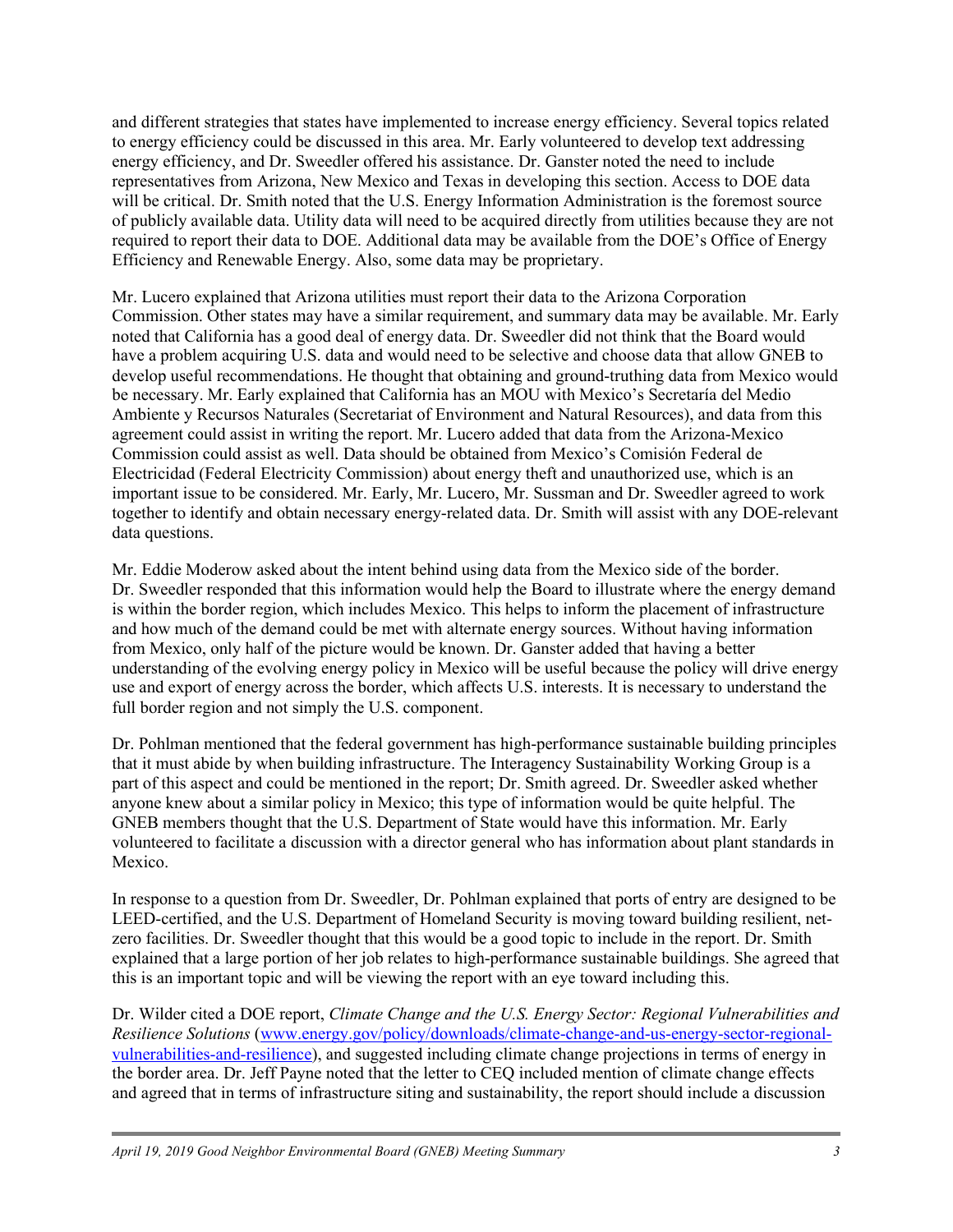of climate change. Dr. Ganster thought that this topic would fit best in Section 2 and would need to be a fairly sensitive discussion. It also fits in the efficiency section of the report. Dr. Sweedler noted the discussion during GNEB's December 2018 teleconference that climate change is an overarching element that should be included in all sections rather than as a stand-alone discussion. Dr. Smith agreed with Dr. Sweedler's recollection, adding that climate change is integral to this topic and, therefore, should be included in every section. Dr. Sweedler added that new climate change data and information about specific regions (i.e., the U.S.-Mexico border region) have become available from the National Climate Assessment.

Dr. Wilder recommended creating a subsection within Section 2 that provides an overview of climate change issues, and in each other section of the report include a subsection that discusses climate change effects on the specific topic being discussed in that section. The National Oceanic and Atmospheric Administration manages Regional Integrated Sciences and Assessments Centers that can be used as resources. One is located in California, another is located in Arizona that covers Arizona and New Mexico, and another is located in Texas. Dr. Payne agreed with Dr. Wilder's suggested approach and volunteered to assist her in developing the subsection of Section 2 that will provide an overarching discussion of climate change; Dr. Sweedler will provide a substantive review. All GNEB members will be responsible for including climate change discussion in each of the remaining sections.

Dr. Ganster noted that the estimated number of pages for each section probably would change, particularly Section 2, which will be expanded to include subsections on indigenous and climate change issues.

A GNEB member asked how the potential closing of the border could affect the energy situation in the U.S.-Mexico border region. Dr. Pohlman did not think that the report should include this topic because of the amount of conjecture and uncertainty. The report should focus on environmental issues and not include political issues. Ms. Gantner agreed, noting that GNEB always produces neutral, apolitical reports in response to a given charge. Dr. Ganster added that GNEB achieves consensus when it reports to the President and Congress. The Board is free to discuss the political issues and their challenges while writing the report, but ultimately they should not be included in the report.

The Board members discussed the specific sections of the report and developed writing workgroups. Dr. Wilder volunteered to help develop Section 2.

For Section 3, Dr. Sweedler noted that in addition to the differences between the U.S. and Mexico sectors, U.S. states have differences among each other. He volunteered to assist with language to introduce this concept. Mr. Early added that a unique phenomenon exists in that Baja California is connected to the California grid and not the Mexico grid, and this should be noted as well. Dr. Sweedler commented that readers of the report will understand that the Board recognizes that differences exist if this topic is summarized in Section 2. Dr. Ganster stated that a summary of the differences could be created after Section 5 has been completed and more information on the differences is available. It is important to note the regulatory differences of each state.

Dr. Smith has knowledge about the regulatory aspects of the energy issue and can assist with Section 4. Ms. Gantner noted that Ms. Michelle Freeark, who was not present on the teleconference, could provide information on Arizona's regulatory landscape. Mr. Erik Lee, also not present on the teleconference, had previously volunteered to contribute to Section 4.3 on permitting. Mr. John McNeece also can contribute in terms of California's regulatory policies.

Dr. Sweedler noted the issue of cross-border air pollution related to energy infrastructure and asked that EPA and DOE address this in the report. Ms. Gantner explained that EPA regional staff will be involved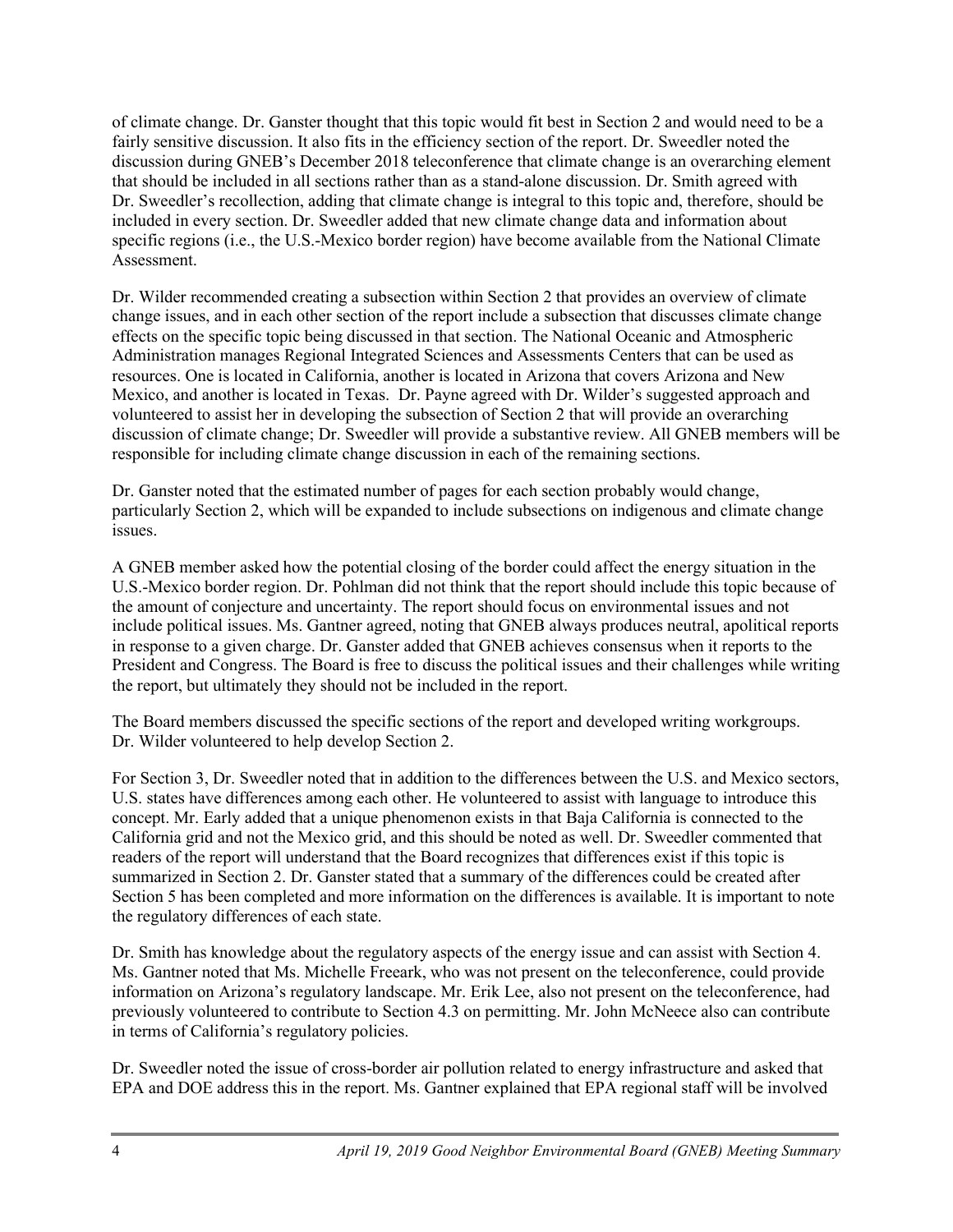in writing the report and could provide input on this topic. Dr. Smith did not think a specific section on this topic needed to be developed and indicated that she already had planned to review the report with an eye toward this issue. Mr. Lucero thought that this could be included in the environmental context set forth in Section 2, with a description of recent examples. Dr. Smith agreed with this approach. A GNEB member thought that this topic would be covered in Section 9.1. Dr. Ganster noted that this is an issue that would be covered in various sections and summarized in Section 2 to foreshadow the later discussion. He thought that Section 7 is another appropriate section in which to discuss this topic.

Dr. Sweedler asked Dr. Smith whether DOE assesses cross-border environmental effects when issuing a Presidential Permit. Dr. Smith responded that in cases in which it is appropriate, it would be considered before permit issuance. Mr. Gilbert Anaya volunteered to outline the permitting process of the International Boundary and Water Commission. Dr. Smith added that she would work with the DOE Office of Fossil Energy, which authorizes natural gas Presidential Permits, to obtain that office's input as well.

GNEB discussed the assignments for Section 5, with Dr. Ganster noting that information should be shared among the teams developing the subsections for each state so that there is some consistency among them. Dr. Sweedler, Mr. Early and Mr. Lucero will develop the section related to California. Dr. Sweedler mentioned the difficulty he had in obtaining data on the location of transmission lines and other infrastructure; Mr. Early has publicly available information that he can share among the group. Dr. Smith commented that including a map of energy sites in the report could be a national security issue, which also may be a reason that Dr. Sweedler has been having issues obtaining data. Based on recent events, she will be reviewing the report with an eye toward national security concerns. Dr. Sweedler only would like to provide an overarching overview without specific details. Dr. Ganster noted the importance of including graphs, illustrations and maps, but he agreed that national security concerns must be addressed.

Mr. Lucero and Mr. Lee will follow the outline developed for Section 5.1 to write Section 5.2 on Arizona. Mr. Lucero noted that he would be relying heavily on Ms. Freeark for information. Mr. Leonard Drago volunteered to contribute to this section as well.

Ms. Yurdin will work with Ms. Tiffany Goolsby on Section 5.3 on New Mexico, also following the outline developed for Section 5.1.

Mr. Sussman and his group will take the Section 5.1 outline into consideration when developing Section 5.4 on Texas, but recent shale and other developments occurring in the state will need to be considered as well. He noted that Section 5.4.6 needs to be broadened to include solar energy and carbon capture. Dr. Sweedler thought that climate change could be discussed in this section. Mr. Moderow added that he and Mr. Jonathan Niermann, who was not present on the call, would work with Mr. Sussman. The group will use the outline for California as a guide in developing the section.

In developing the outline for Section 6, the group decided to discuss each of the Mexico states separately. Dr. Sweedler and Mr. Mario Lopez, not present on the teleconference, are the leads for Section 6.1 on Baja California. Dr. Sweedler reported that much of the text has been written and provided a brief overview of the current energy situation in Baja California.

Mr. Lucero and Mr. Lee will take the lead on Section 6.2 on Sonora. Mr. Lucero will ensure that the section is consistent with the other subsections within Section 6. He provided an overview of what he planned to cover in this subsection. Dr. Sweedler commented that the differences between Sonora and Baja California would be important to highlight, as well as the move toward natural gas.

Mr. Moderow will develop Section 6.3 on Chihuahua and asked for representatives from New Mexico to contribute as well. Ms. Yurdin and Ms. Becker will work with Mr. Moderow and the Texas Commission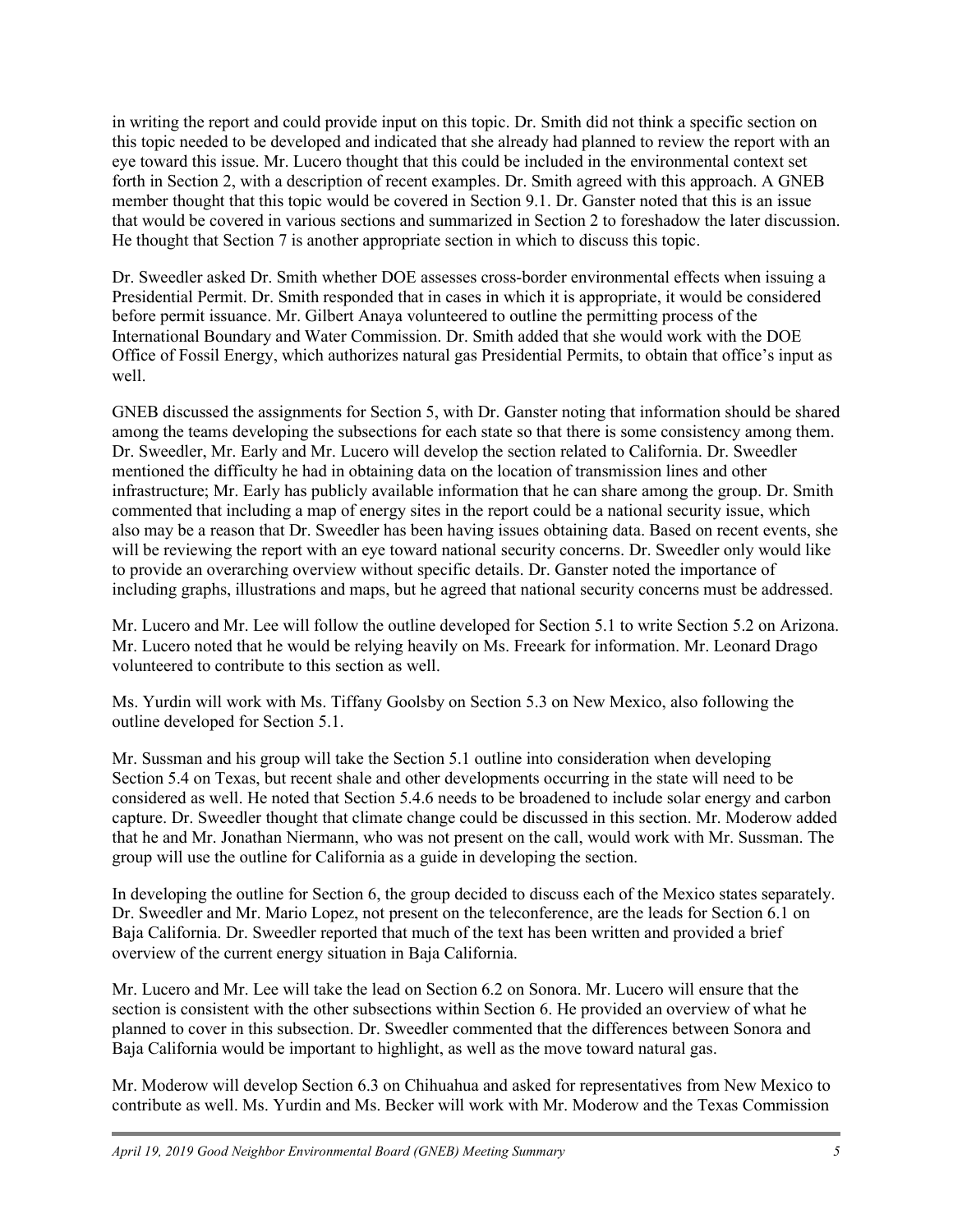on Environmental Quality (TCEQ) on this section. Mr. Moderow and TCEQ also will develop Sections 6.4 (Coahuila), 6.5 (Nuevo León) and 6.6. (Tamaulipas).

Dr. Smith has a colleague who is an expert on the water-energy nexus, and she will ask her to identify potential resources for the teams developing Section 6. Mr. Sussman will obtain input from the North American Development Bank (NADB).

Mr. Sussman and Mr. McNeece are the leads for Section 7 on the evolving Mexico energy policy. Mr. Sussman provided a brief overview to highlight how the current situation is in flux. Dr. Ganster noted that last-minute changes may need to be made to the report just before the report goes to press to address changes in the evolving situation. Dr. Sweedler suggested that an appendix or addendum be added to the report if significant changes occur between the writing of the report and when it is ready to be published.

Section 8 focuses on the United States-Mexico-Canada Agreement (USMCA) and energy trade and investment in the U.S.-Mexico border region. Dr. Sweedler reported that the agreement has been held up by concerns of the U.S. Congress. Mr. Lucero added that the environmental community also has concerns. Dr. Ganster noted that the governments of Mexico and Canada have decided not to act on it until the U.S. Congress has made a decision. Dr. Sweedler commented that this topic also may need an addendum if significant changes occur prior to the report being published. The Board discussed various possibilities regarding the termination of the North American Free Trade Agreement (NAFTA) once the USMCA is in place. The USMCA text has been completed, but the legislative body of each country must ratify it. Although there is uncertainty in the implementation of USMCA, it will be helpful to the readers of the GNEB report to understand the USMCA elements related to energy, which can be described based on the current USMCA text. An overview of the effects of policy changes on socioeconomic issues could be included in Section 2.

Mr. McNeece provided an overview of three possible scenarios. (1) The USMCA is adopted. (2) The USMCA is not adopted, but NAFTA remains in place. (3) USMCA is not adopted, NAFTA is terminated, and the parties return to World Trade Organization (WTO) policies. Because of the uncertainty, he did not think that it would be beneficial to discuss this topic in depth in the report; however, it might be helpful to highlight the three possibilities. Dr. Ganster agreed with the approach to concisely summarize the possibilities. If the countries revert to WTO policies before the report is released, the Board will need to address it at that time.

Section 9 provides an opportunity to summarize the topics discussed earlier in the report while focusing on the challenges and opportunities for border energy development and trade. Mr. Lucero, the section lead, noted that the sections on the states will drive this section to highlight the significant developments that could answer the challenges and opportunities. The report should discuss how any policy changes will provide environmental and quality of life benefits in border communities. He agreed with Dr. Ganster's suggested approach to sketch the section initially and then fill in more specific details once the sections on the states have been completed. To ensure a consistent approach throughout the report, the section can highlight key concerns and obstacles with high-level remedies that can provide benefit and address the concerns. Drs. Sweedler and Smith agreed that Sections 5 and 6 should be completed before Section 9 is developed. The face-to-face meeting may provide an opportunity for the GNEB members to discuss this section in depth. Dr. Ganster commented that a good portion of the meeting would be spent discussing the report, including a substantive discussion of Sections 9 and 10. That said, Section 9 needs to be expanded beyond the current outline before the face-to-face meeting so that the Board's discussion will be more efficient. Mr. Lucero will obtain information from the GNEB members to develop a very rough draft of Section 9 for discussion, which he will provide to the Board members before the face-toface meeting.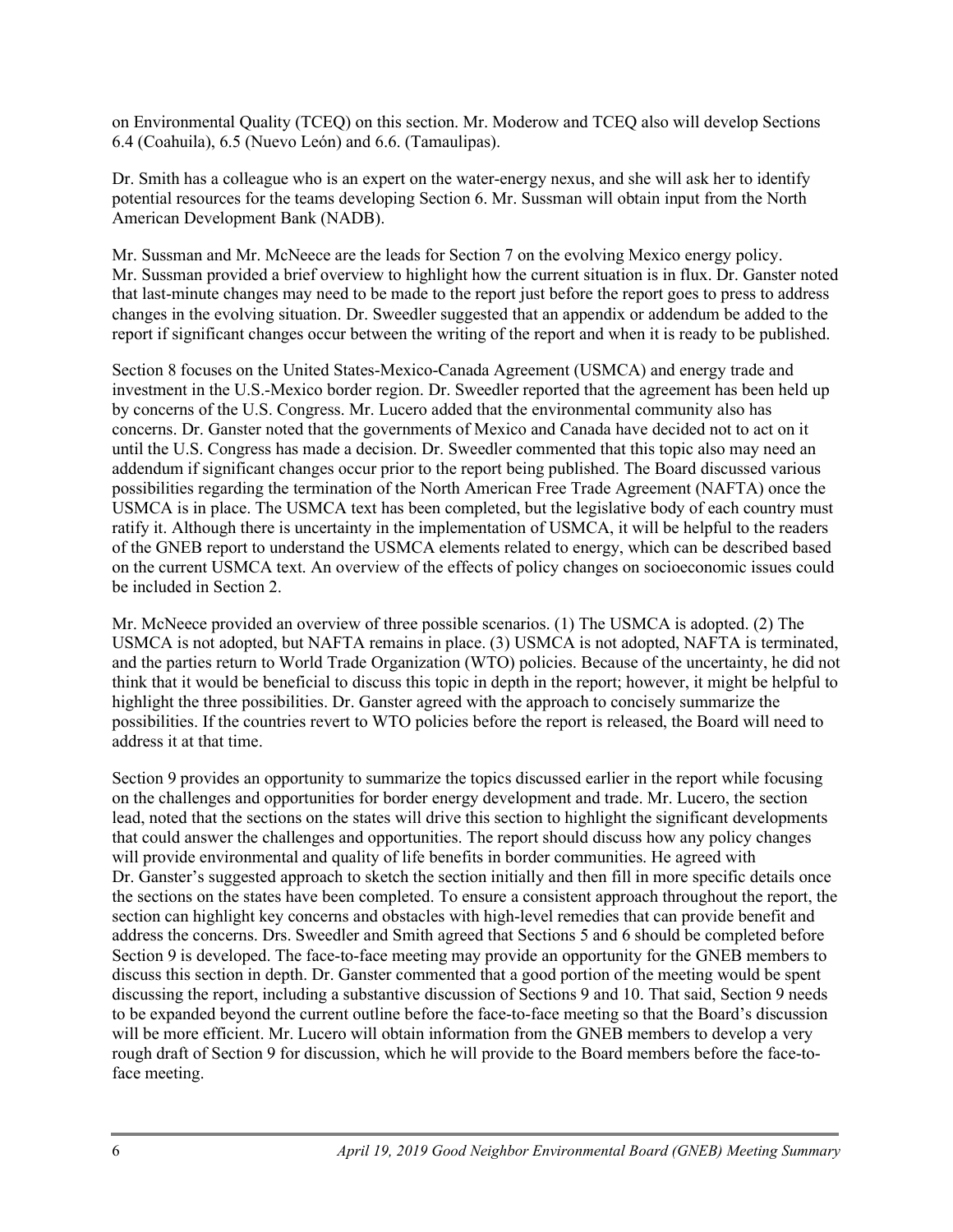Mr. Moderow thought that Sections 9.7.1, 9.7.2, 9.7.3 and 9.7.6 would be better addressed in a borderwide discussion rather than be focused only on California and Baja California. Dr. Ganster agreed that it should be broadened to discuss the entire border with regional variations. Dr. Sweedler also agreed. Mr. Lucero invited all GNEB members to provide him with topics and issues important to their states so that he could include them in Section 9.

Dr. Ganster commented on the importance of addressing EO 13807 and the One Federal Decision MOU for large border infrastructure projects. Dr. Smith thought that a high-level overview with current federal examples could be included in Section 2, and more specific details could be included in Section 9. EO 13807 and the One Federal Decision MOU provide specific timeframes for completing environmental reviews and issuance of authorizations. The important point behind the policy is engaging in early agency collaboration and better planning to create a more efficient review process that reduces or eliminates duplicative reviews. Under this policy, before an agency issues a Notice of Intent, which initiates the formal environmental review process under the National Environmental Policy Act (NEPA), it will have the necessary information and specificity of data to move forward with NEPA technical requirements in a meaningful way that the public can understand. The EO and MOU create opportunities for early engagement among federal agencies and with international partners. This allows the initiating agency to understand the potential concerns and area resources to avoid or minimize negative environmental effects. The EO also requires agencies to be more transparent and develop timelines that the agencies are held to, which provides predictability. Section 9.1 is an appropriate section to discuss the opportunities and the One Federal Decision framework. Section 9.2 could discuss the challenges of decisions that need to be made ("downstream decisions"); for example, decisions about the timeline for working with international partners on international decisions.

Ms. Gantner highlighted the timeline for completing the report.

- The GNEB members, working in teams, must write their sections of the report by June 14, 2019, so that a draft is ready for the June 2019 face-to-face meeting.
- The Board will discuss the first draft of the report during its June 2019 face-to-face meeting and develop a plan for creating the final draft.
- The Board members will continue to work on and refine the report in July and August 2019.
- The GNEB will hold a teleconference to approve the report in mid-September 2019; a quorum must be present on the teleconference.
- The contractor will edit (including the reference list) and format (including the insertion of photographs, illustrations, graphs and charts) the report in October and November 2019.
- The report will be printed during the beginning of December 2019.
- The report must be delivered by December 31, 2019.

# **June Face-to-Face Meeting**

Ms. Gantner expects that the face-to-face meeting will be held on June 27 and 28, 2019, in San Diego, California. She is having difficulty finding hotel availability during that time, so the dates may need to be adjusted. Mr. Roy volunteered to assist Ms. Gantner in finding a suitable hotel. Ms. Gantner also is working on obtaining approval for a site visit, which would occur the day before the meeting begins. A half-day of presentations on topics pertaining to the report will be scheduled for the morning of the first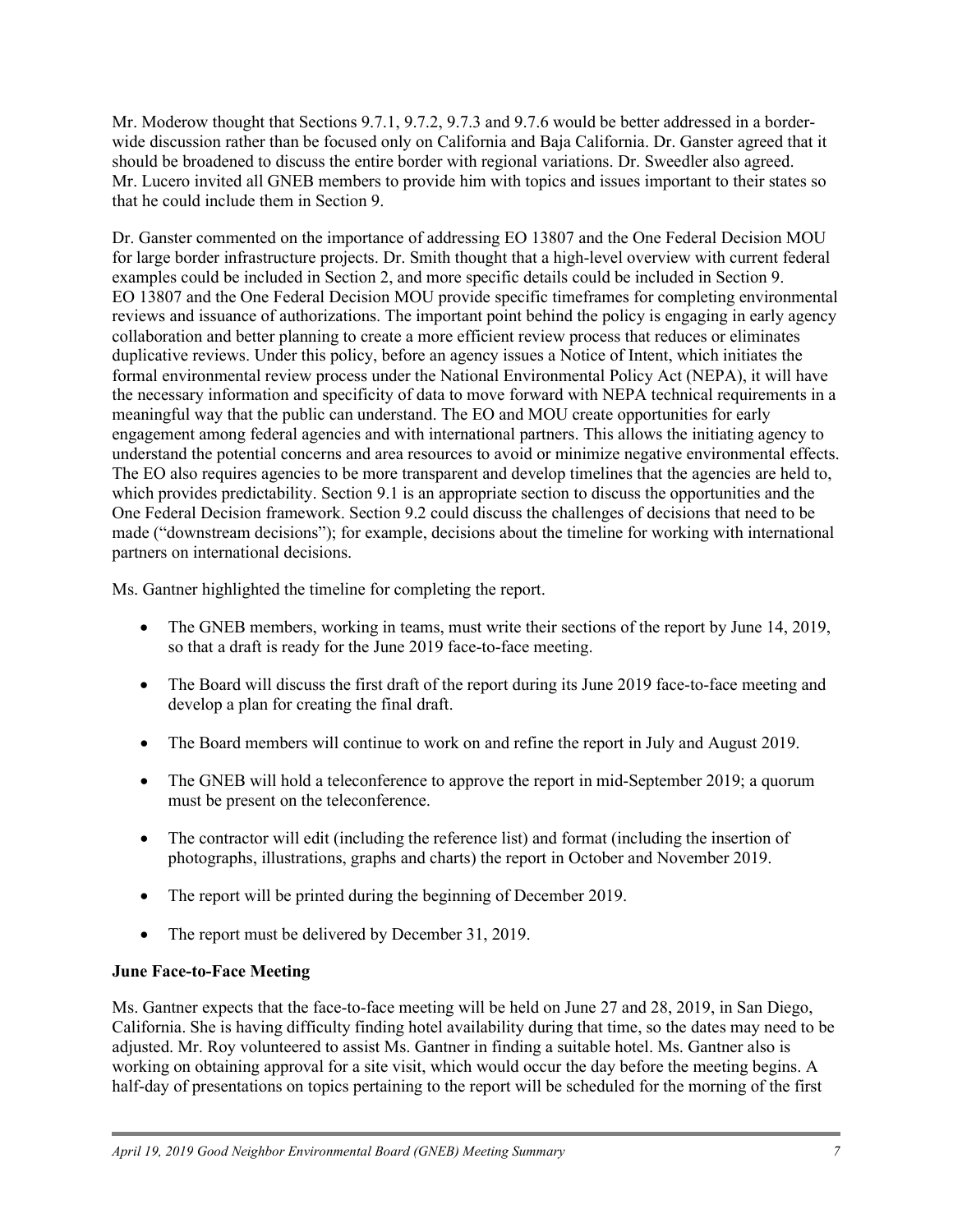day of the meeting. The remainder of the meeting will be focused on discussion of the draft report. The meeting will adjourn between 12:00 p.m. and 2:00 p.m. local time on the second day of the meeting.

Dr. Ganster explained that GNEB invites experts to address issues that will help the Board develop the final report. Based on the conversations during this teleconference, he suggested the following topics be presented during the meeting: climate change, evolving Mexico energy policy, One Federal Decision approach and USMCA. Invited experts must be able to support their own travel to the meeting. Site visits also should relate to the report topic. GNEB members with suggestions on presentation topics, experts or site visits should contact Dr. Ganster and Ms. Gantner.

Dr. Sweedler and Mr. Roy volunteered to serve on the workgroup to develop the face-to-face meeting agenda.

Mr. Lucero suggested that the Mexico Consul General stationed in the San Diego area be invited to discuss Mexico's evolving energy policy. Mr. Ganster explained that the Consul Generals are in the process of moving, and the new Consul General for the San Diego area, who is arriving from Austin, Texas, may not be in San Diego by the meeting. A GNEB member noted that the Mexico Ambassador recently visited border states; if the Consuls General are not in place by the face-to-face meeting, a representative from Washington, D.C. may be able to attend. Dr. Ganster asked the Board members to consider who might be able to help GNEB understand the rate and direction of change. Dr. Patricia Juárez-Carrillo stated that she would try to identify such individuals in the San Diego area.

Ms. Gantner urged the GNEB representatives who have not returned their invitational travel forms to do so as soon as possible to ensure that their travel to the face-to-face meeting is supported by EPA. Invitational travel does not pertain to alternates or federal agency representatives, who must be supported by their own agencies.

# **Adjournment**

Dr. Ganster thanked the GNEB members for their thoughtful input and discussion. Dr. Sweedler thanked Dr. Ganster for his efforts in finalizing and delivering the 2018 advisory letter within the tight timeframe.

The meeting was adjourned at 3:56 p.m. EDT.

# **Action Items**

- $\triangleright$  The GNEB members, working in teams, will write their assigned sections of the report by June 14, 2019.
- $\triangleright$  Drs. Pohlman and Smith will help to ensure that the One Federal Decision policy is considered during the writing of the report.
- $\triangleright$  Mr. Roy, Mr. Antone and Mr. Lucero will develop a subsection about indigenous energy issues in the border region for Section 2.
- $\triangleright$  Mr. Early and Dr. Sweedler will develop text focusing on energy efficiency in the border region for Section 2.
- $\triangleright$  Mr. Early, Mr. Lawrence Lucero, Mr. Sussman and Dr. Sweedler will identify and obtain necessary energy-related data; Dr. Smith will assist with any DOE-relevant data questions.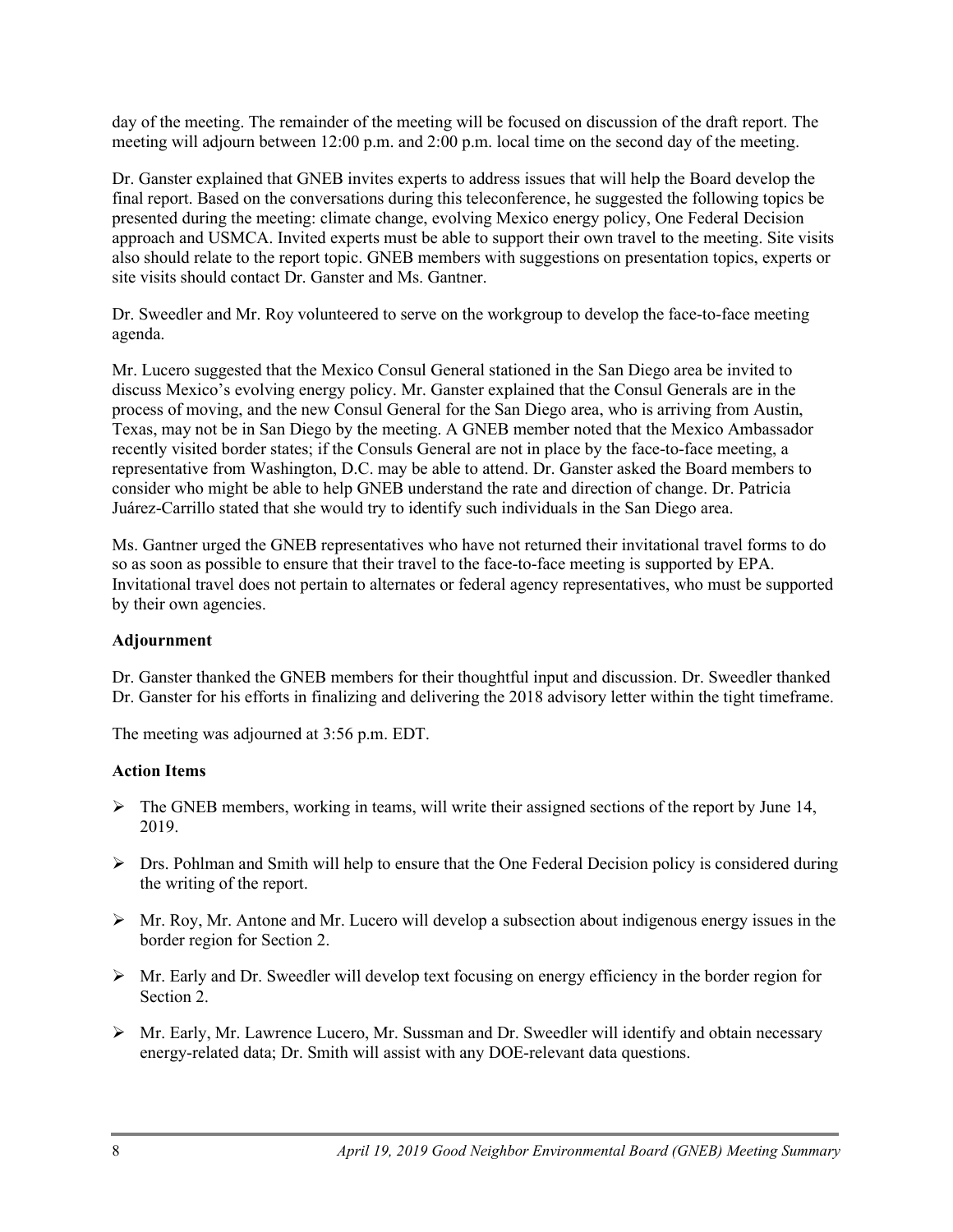- $\triangleright$  Mr. Early will facilitate a discussion with a director general who has information about plant standards in Mexico.
- $\triangleright$  Drs. Wilder and Payne will develop a subsection of Section 2 that will provide an overarching discussion of climate change, and Dr. Sweedler will provide a substantive review.
- $\triangleright$  All GNEB members will include a discussion of climate change in their assigned sections of the report.
- $\triangleright$  After Section 5 has been completed, and the differences among the states have been described, Dr. Sweedler will develop text for Section 3 that provides an overarching summary of the differences among U.S. border states.
- Mr. Early will advise on the unique energy situation of Baja California.
- Dr. Smith, Mr. Lee, Mr. McNeece, Mr. Anaya and Ms. Freeark will contribute regulatory and permitting information to Section 4. Representatives from other border states will provide information as necessary.
- $\triangleright$  For Section 5, information should be shared among the various state teams so that there is some consistency among the subsections.
- Dr. Sweedler, Mr. Early and Mr. Lucero will develop Section 5.1 on California.
- $\triangleright$  Mr. Lucero and Mr. Lee will follow the outline developed for Section 5.1 to write Section 5.2 (Arizona); Mr. Drago will contribute to the section as well.
- $\triangleright$  Ms. Yurdin will work with Ms. Goolsby on Section 5.3 on New Mexico, following the outline developed for Section 5.1.
- $\triangleright$  Mr. Sussman, Mr. Moderow and Mr. Niermann will consider the Section 5.1 outline when developing Section 5.4 on Texas, but other Texas-specific issues need to be considered as well.
- Dr. Sweedler and Mr. Lopez will develop Section 6.1 on Baja California.
- $\triangleright$  Mr. Lucero and Mr. Lee will develop Section 6.2 on Sonora. Mr. Lucero will ensure that the section is consistent with the other subsections within Section 6.
- $\triangleright$  Mr. Moderow, Ms. Yurdin and Ms. Becker will develop Section 6.3 on Chihuahua.
- $\triangleright$  Mr. Moderow and other colleagues from the TCEQ will develop Sections 6.4 (Coahuila), 6.5 (Nuevo León) and 6.6. (Tamaulipas).
- $\triangleright$  Dr. Smith will ask her colleague about potential water-energy resources for the teams developing Section 6.
- $\triangleright$  Mr. Sussman will obtain input from the NADB.
- $\triangleright$  Mr. Sussman and Mr. McNeece will lead the development of Section 7, with the caveat that the section may need to be revised prior to the release of the report if any new developments occur.
- $\triangleright$  Mr. McNeece will draft Section 8, with the caveat that the section may need to be revised prior to the release of the report if any new developments occur.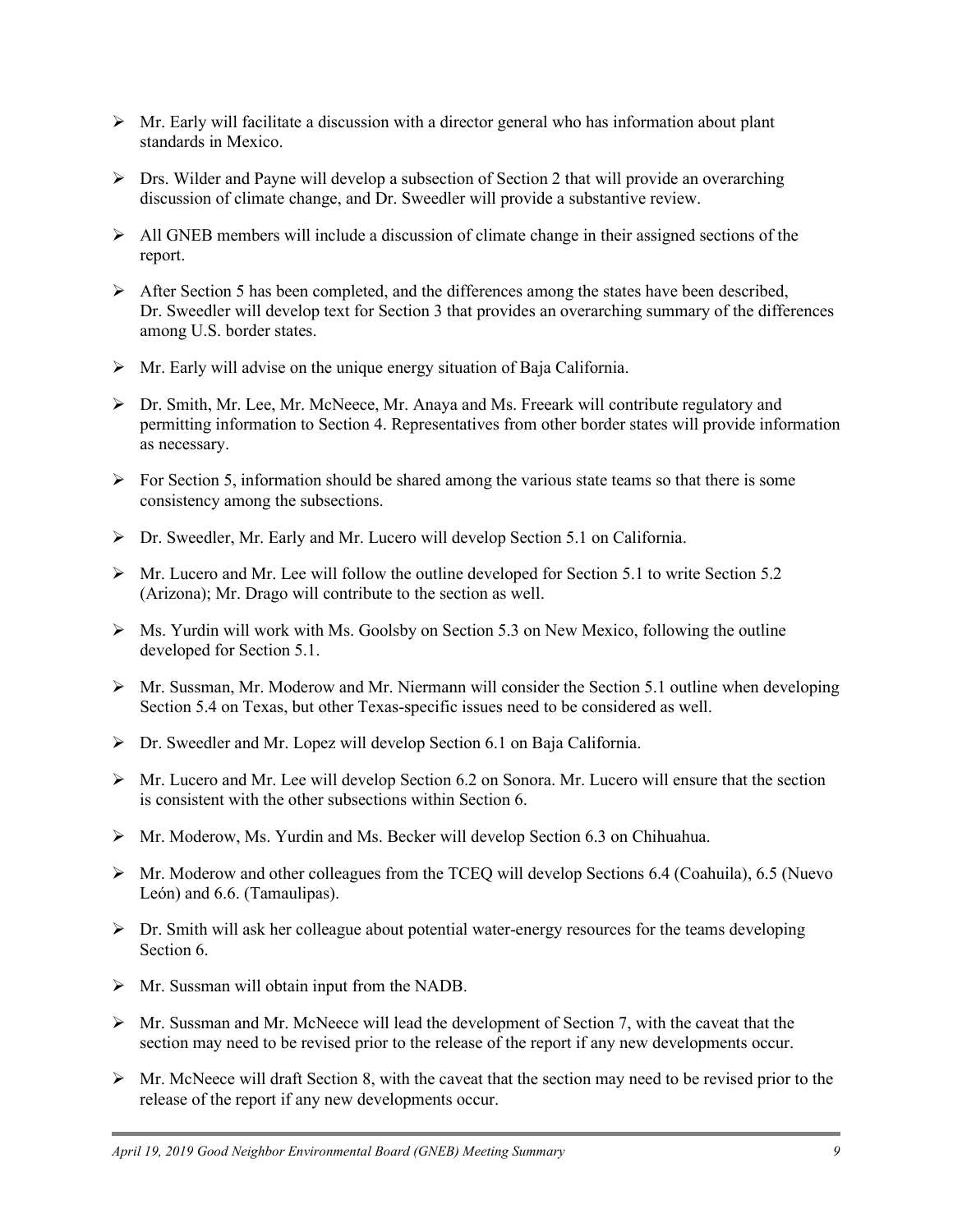- Mr. Lucero will obtain information from the GNEB members to develop a rough draft of Section 9 for discussion, which he will provide to the Board members before the face-to-face meeting.
- GNEB members will provide Mr. Lucero with topics or issues important to their states to include in Section 9.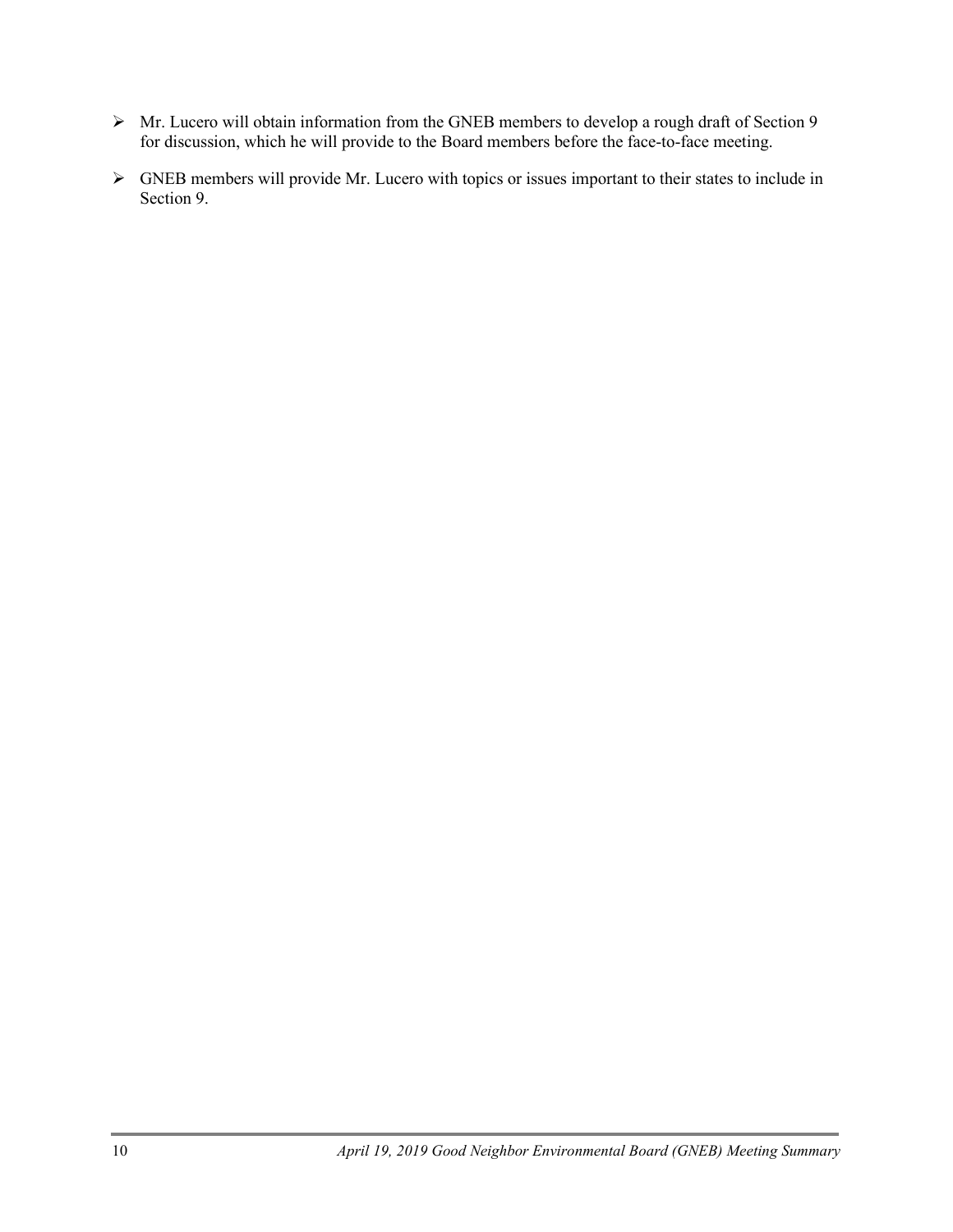#### **Appendix A: Meeting Participants**

# **Chair**

### **Paul Ganster, Ph.D.**

Director Institute for Regional Studies of the Californias San Diego State University San Diego, CA

# **Nonfederal, State, Local and Tribal Members**

### **Kimberly Collins, Ph.D.**

Executive Director, Barbara and William Leonard Transportation Center Professor, Department of Public Relations California State University, San Bernardino San Bernardino, CA

### **Leonard Drago**

Ombudsman/Tribal Liaison Director's Office Arizona Department of Environmental Quality Phoenix, AZ

# **Bryan Early**

Special Advisor to Commissioner McAllister and Advisor to Chair Weisenmiller on Mexico California Energy Commission Sacramento, CA

# **Tiffany Goolsby, AICP**

Senior Planner South Central Council of Governments Mesilla, NM

# **Patricia M. Juárez-Carrillo, Ph.D.**

Coordinator/Research Associate Center for Inter-American and Border Studies The University of Texas at El Paso El Paso, TX

### **Erik Lee** Executive Director North American Research Partnership

Sierra Vista, AZ

# **Gregory F. Lucero**

City Council Member City of Nogales Nogales, AZ

### **Lawrence T. Lucero**

Senior Director of Government and External Affairs Tucson Electric Power Company Tucson, AZ

### **John McNeece, III**

Center for U.S.-Mexican Studies University of California, San Diego San Diego, CA

### **Rob Roy**

Environmental Director Environmental Protection Office La Jolla Band of Luiseno Indians Pauma Valley, CA

# **Soll A. Sussman**

Managing Director S cubed Studio Austin, TX

# **Alan Sweedler, Ph.D.**

Professor Emeritus Sustainability Advisory Board City of Del Mar Del Mar, CA

# **Kristine Yurdin**

Non-Discrimination Coordinator New Mexico Environment Department Santa Fe, NM

#### **Margaret Wilder, Ph.D.**

Associate Professor School of Geography and Development Center for Latin American Studies University of Arizona Tucson, AZ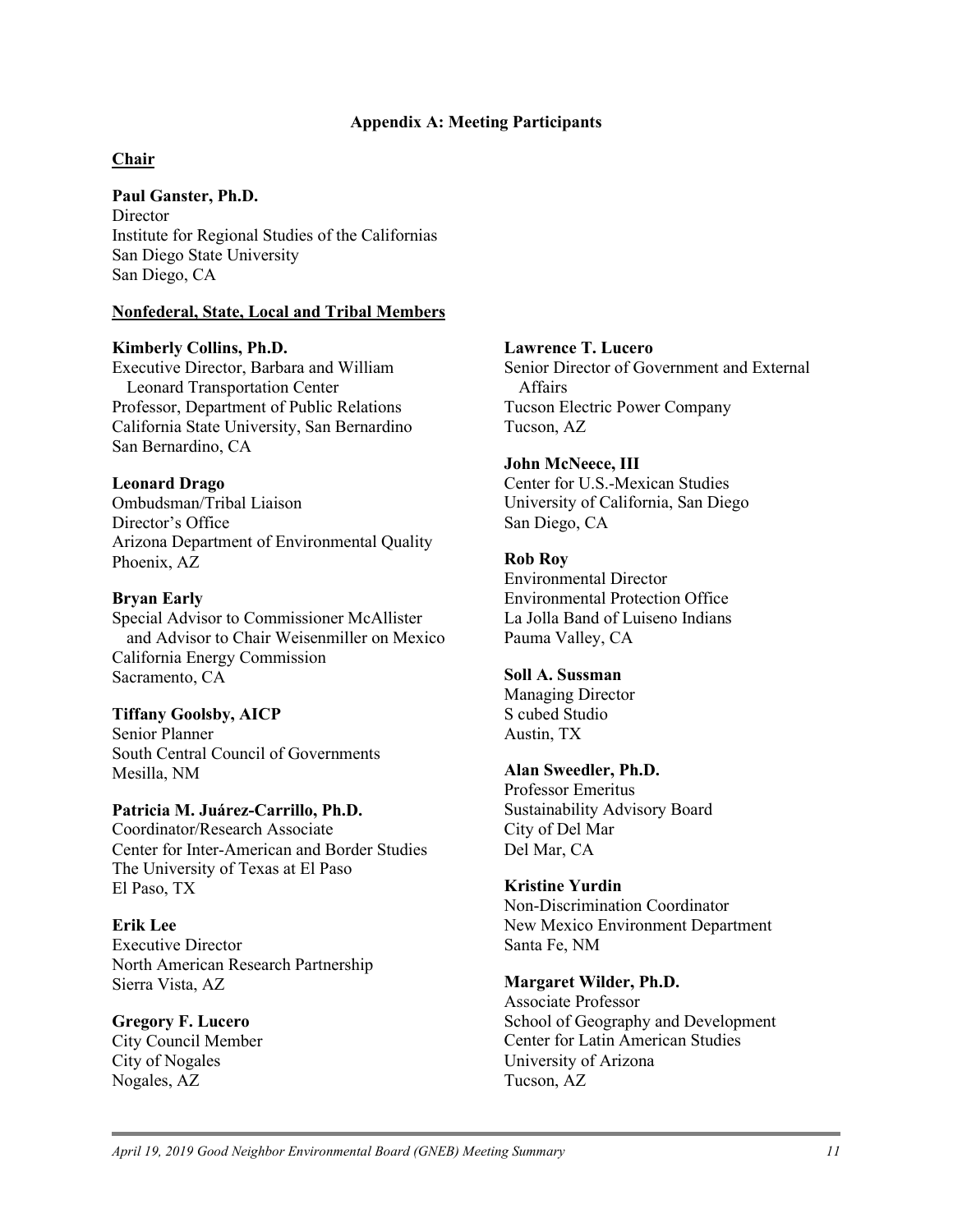#### **Federal Members**

*U.S. Department of Agriculture—Natural Resource Conservation Service* **Salvador Salinas** State Conservationist Natural Resource Conservation Service U.S. Department of Agriculture Temple, TX

#### *U.S. Department of Commerce—National Oceanic and Atmospheric Administration*

**Jeffrey L. Payne, Ph.D. Director** Office for Coastal Management National Oceanic and Atmospheric Administration U.S. Department of Commerce Mount Pleasant, SC

### **Federal Alternates**

*U.S. Department of Energy*

**Julie A. Smith, Ph.D.** Management and Program Analyst Transmission Permitting and Technical Assistance Division Office of Electricity U.S. Department of Energy Washington, D.C.

#### *U.S. Department of Transportation* **Sylvia Grijalva**

U.S.-Mexico Border Planning Coordinator Federal Highway Administration U.S. Department of Transportation Phoenix, AZ

#### **State Alternate**

### *Texas Commission on Environmental Quality* **Jim Rizk**

Senior Advisor to Chairman Niermann Texas Commission on Environmental Quality Austin, TX

#### *U.S. Department of Homeland Security*  **Teresa R. Pohlman, Ph.D., LEED, AP** Executive Director

Sustainability and Environmental Programs Office of the Chief Readiness Support Officer U.S. Department of Homeland Security Washington, D.C.

# *U.S. Department of State* **Hillary C. Quam** Border Affairs Coordinator Office of Mexican Affairs

U.S. Department of State Washington, D.C.

#### *International Boundary and Water Commission* **Jayne Harkins, P.E.**

Commissioner U.S. Section International Boundary and Water Commission El Paso, TX

# *International Boundary and Water*

*Commission* **Gilbert Anaya** Division Chief Environmental Management Division U.S. Section International Boundary and Water Commission El Paso, TX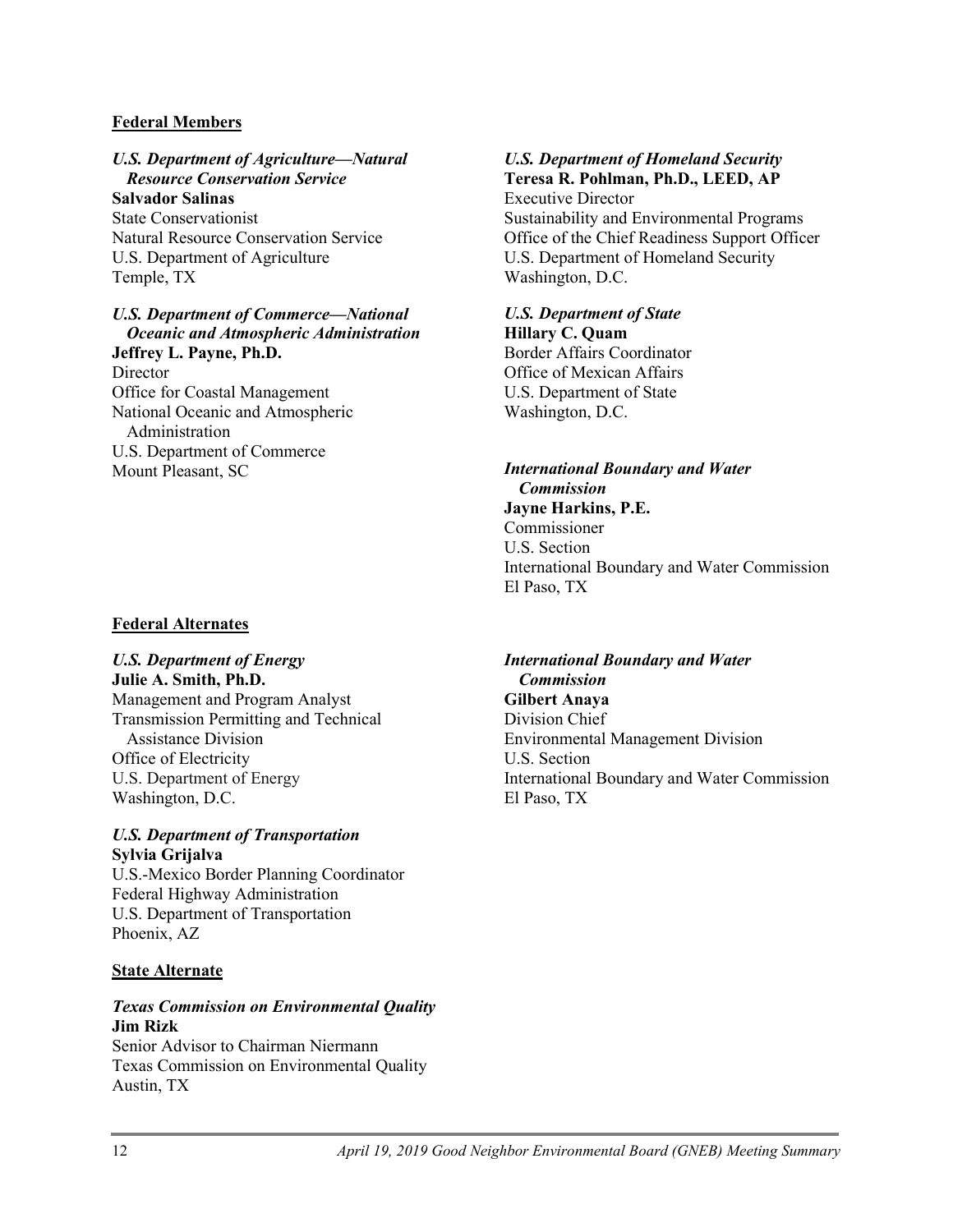#### **U.S. Environmental Protection Agency Regional Office Participant**

# *Region 9*

**Jessica Helgesen** Environmental Health Coordinator and Communications Lead Border 2020 U.S.-Mexico Environmental Program Region 9 U.S. Environmental Protection Agency San Diego, CA

#### **Designated Federal Official**

#### **Ann-Marie Gantner**

Designated Federal Official Good Neighbor Environmental Board Federal Advisory Committee Management Division Office of Administration and Resources Management U.S. Environmental Protection Agency Washington, D.C

#### **Other Participants**

#### **Kathryn Becker, J.D.**

Assistant General Counsel Office of General Counsel and Environmental **Policy** New Mexico Environment Department Santa Fe, NM

#### **Joyce Marie Britt**

Energy Management Engineer U.S. Department of Homeland Security Washington, D.C.

#### **Eddie Moderow**

Border Affairs Program Coordinator Texas Commission on Environmental Quality Austin, TX

#### **Contractor Support**

#### **Kristen LeBaron** The Scientific Consulting Group, Inc. Gaithersburg, MD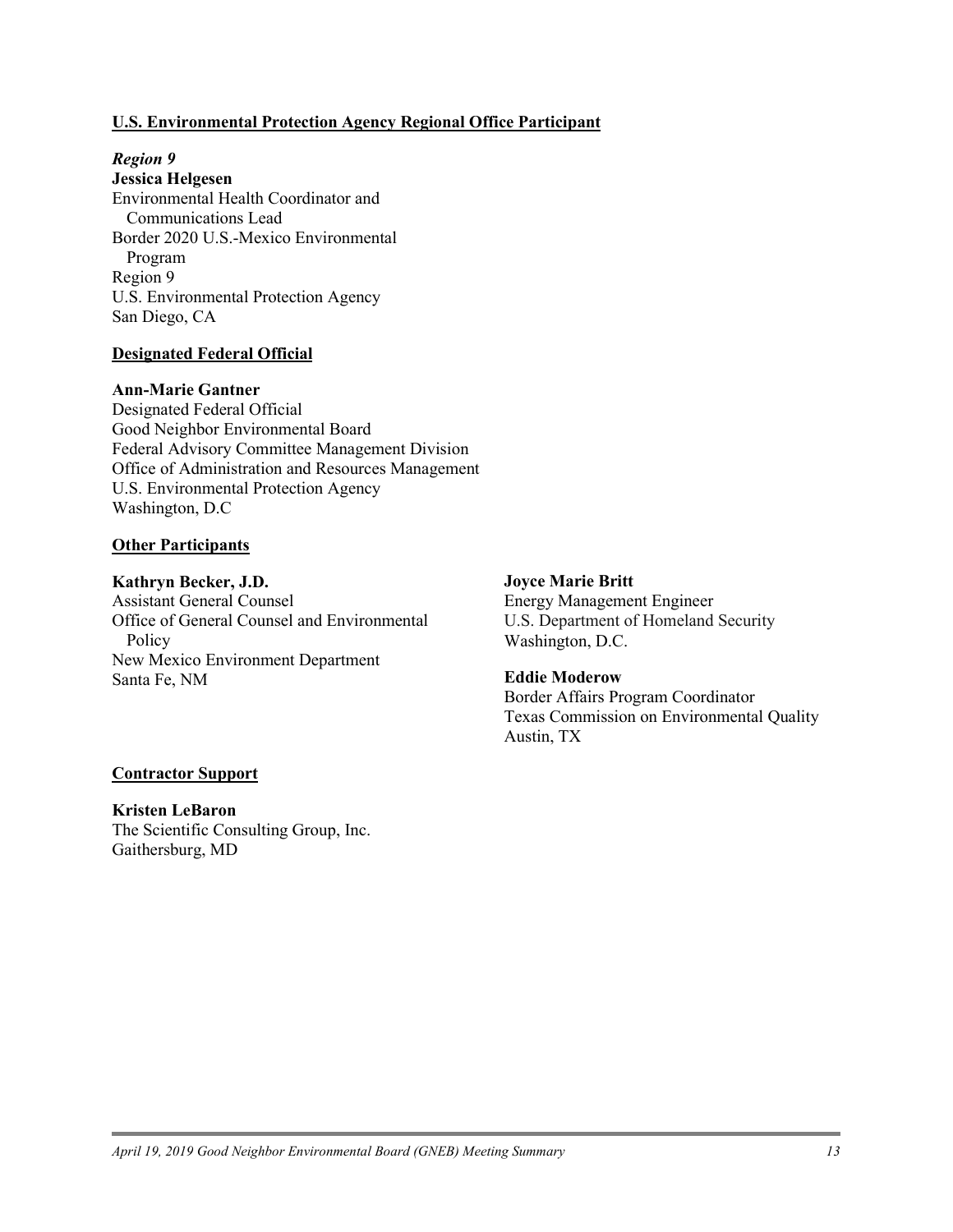# **Appendix B: Teleconference Agenda**



# Good Neighbor Environmental Board

Public Teleconference Discussion of the Draft Report on Energy Transmission in the U.S.-Mexico Border Region

> April 19, 2019 12:00 p.m. – 4:00 p.m. EDT

Call-In Number: 1-202-991-0477 Conference Code: 7706890#

# AGENDA

| $12:00-12:45$ p.m. | Welcome, Introductions and Overview of Agenda                                                                                                                         |
|--------------------|-----------------------------------------------------------------------------------------------------------------------------------------------------------------------|
|                    | Ann-Marie Gantner, Designated Federal Officer<br>$\bullet$<br>Paul Ganster, Chair, Good Neighbor Environmental Board<br>$\bullet$<br>Board introductions<br>$\bullet$ |
| $12:45-1:00$ p.m.  | <b>Public Comments</b>                                                                                                                                                |
| $1:00-1:20$ p.m.   | Council of Environmental Quality Response on Advice Letter                                                                                                            |
|                    | One Federal Decision Memorandum of Understanding<br><b>Executive Order 13807</b><br>$\bullet$                                                                         |
| $1:20-3:30$ p.m.   | Discussion of 19th Report                                                                                                                                             |
|                    | Overarching concerns or questions on outline<br>Overall report structure<br>Establish workgroups<br>Timeline<br>Next steps<br>$\bullet$                               |
| $1:30-4:00$ p.m.   | June Face-to-Face Meeting                                                                                                                                             |
|                    | San Diego, California<br>Workgroup (for agenda/speakers and site visits)<br>Potential site visits<br>$\bullet$                                                        |
| $4:00$ p.m.        | Adjournment                                                                                                                                                           |